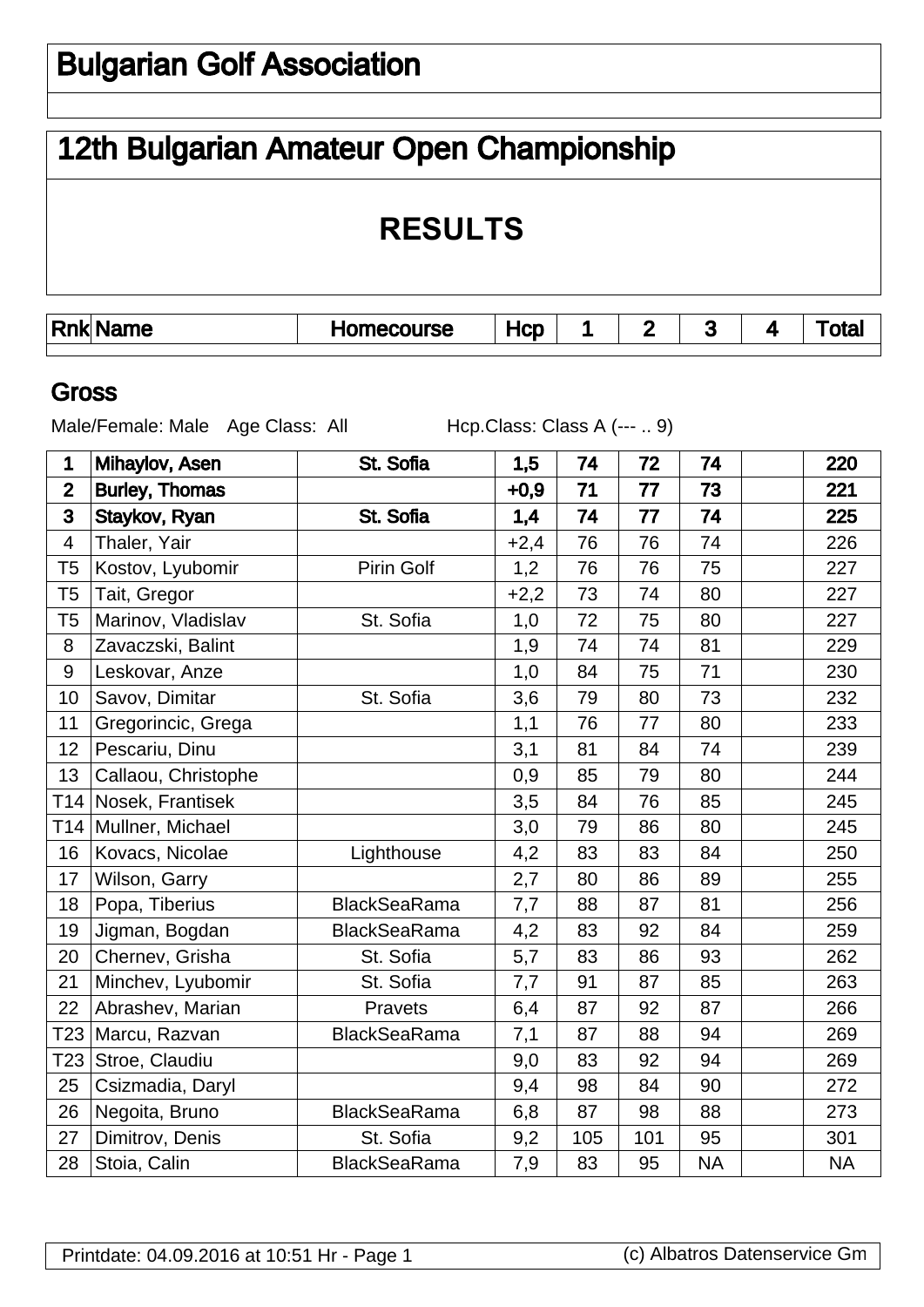| <b>Rnk Name</b> | <b>Homecourse</b> | -lCD |  |  |  |  | ⊺ota |
|-----------------|-------------------|------|--|--|--|--|------|
|-----------------|-------------------|------|--|--|--|--|------|

### Net

Male/Female: Male Age Class: All Hcp Class: Class A (--- .. 9)

| $\mathbf 1$     | Mihaylov, Asen      | St. Sofia           | 1,5    | 72 | 70 | 72        | 214       |
|-----------------|---------------------|---------------------|--------|----|----|-----------|-----------|
| $\overline{2}$  | Savov, Dimitar      | St. Sofia           | 3,6    | 75 | 75 | 68        | 218       |
| 3               | Staykov, Ryan       | St. Sofia           | 1,4    | 72 | 75 | 72        | 219       |
| $\overline{4}$  | Zavaczski, Balint   |                     | 1,9    | 71 | 71 | 78        | 220       |
| 5               | Kostov, Lyubomir    | Pirin Golf          | 1,2    | 74 | 74 | 73        | 221       |
| 6               | Marinov, Vladislav  | St. Sofia           | 1,0    | 70 | 74 | 78        | 222       |
| $\overline{7}$  | Burley, Thomas      |                     | $+0,9$ | 72 | 78 | 74        | 224       |
| 8               | Leskovar, Anze      |                     | 1,0    | 83 | 73 | 69        | 225       |
| T <sub>9</sub>  | Pescariu, Dinu      |                     | 3,1    | 77 | 80 | 70        | 227       |
| T <sub>9</sub>  | Gregorincic, Grega  |                     | 1,1    | 74 | 75 | 78        | 227       |
| 11              | Popa, Tiberius      | <b>BlackSeaRama</b> | 7,7    | 79 | 78 | 72        | 229       |
| 12              | Nosek, Frantisek    |                     | 3,5    | 79 | 71 | 80        | 230       |
| T13             | Mullner, Michael    |                     | 3,0    | 75 | 82 | 76        | 233       |
| T <sub>13</sub> | Tait, Gregor        |                     | $+2,2$ | 75 | 76 | 82        | 233       |
| 15              | Thaler, Yair        |                     | $+2,4$ | 79 | 79 | 76        | 234       |
| 16              | Kovacs, Nicolae     | Lighthouse          | 4,2    | 78 | 78 | 79        | 235       |
| T17             | Minchev, Lyubomir   | St. Sofia           | 7,7    | 82 | 78 | 76        | 236       |
| T17             | Stroe, Claudiu      |                     | 9,0    | 72 | 81 | 83        | 236       |
| 19              | Csizmadia, Daryl    |                     | 9,4    | 87 | 73 | 79        | 239       |
| T20             | Callaou, Christophe |                     | 0,9    | 84 | 78 | 79        | 241       |
| T <sub>20</sub> | Chernev, Grisha     | St. Sofia           | 5,7    | 76 | 79 | 86        | 241       |
| T22             | Abrashev, Marian    | Pravets             | 6,4    | 79 | 84 | 79        | 242       |
| T22             | Marcu, Razvan       | <b>BlackSeaRama</b> | 7,1    | 78 | 79 | 85        | 242       |
| 24              | Jigman, Bogdan      | <b>BlackSeaRama</b> | 4,2    | 78 | 87 | 79        | 244       |
| 25              | Wilson, Garry       |                     | 2,7    | 77 | 83 | 85        | 245       |
| 26              | Negoita, Bruno      | <b>BlackSeaRama</b> | 6,8    | 79 | 90 | 80        | 249       |
| 27              | Dimitrov, Denis     | St. Sofia           | 9,2    | 94 | 90 | 84        | 268       |
| 28              | Stoia, Calin        | <b>BlackSeaRama</b> | 7,9    | 73 | 85 | <b>NA</b> | <b>NA</b> |

### **Gross**

Male/Female: Femal Age Class: All Hcp Class: Class A (--- .. 9)

|    | Unterweger, Julia     |            | $+1,6$ | 72 | 73 | 73 | 218 |
|----|-----------------------|------------|--------|----|----|----|-----|
| 2  | Seldemirova, Sofia    | St. Sofia  | 0,4    | 75 | 75 | 78 | 228 |
| T3 | Borin, Barbara        |            | $+0,6$ | 81 | 78 | 74 | 233 |
| T3 | Dzhumagulova, Rivekka | Lighthouse | 2,8    | 80 | 76 | 77 | 233 |
| T3 | Morozova, Sofya       |            | 1.0    | 74 | 80 | 79 | 233 |
| 6  | Simeonova, Ivana      | St. Sofia  | 2,8    | 77 | 79 | 85 | 241 |
| 7  | Lerner, Dana          |            | 2,7    | 78 | 82 | 82 | 242 |
| 8  | Genova, Victoria      | St. Sofia  | 9,1    | 86 | 84 | 90 | 260 |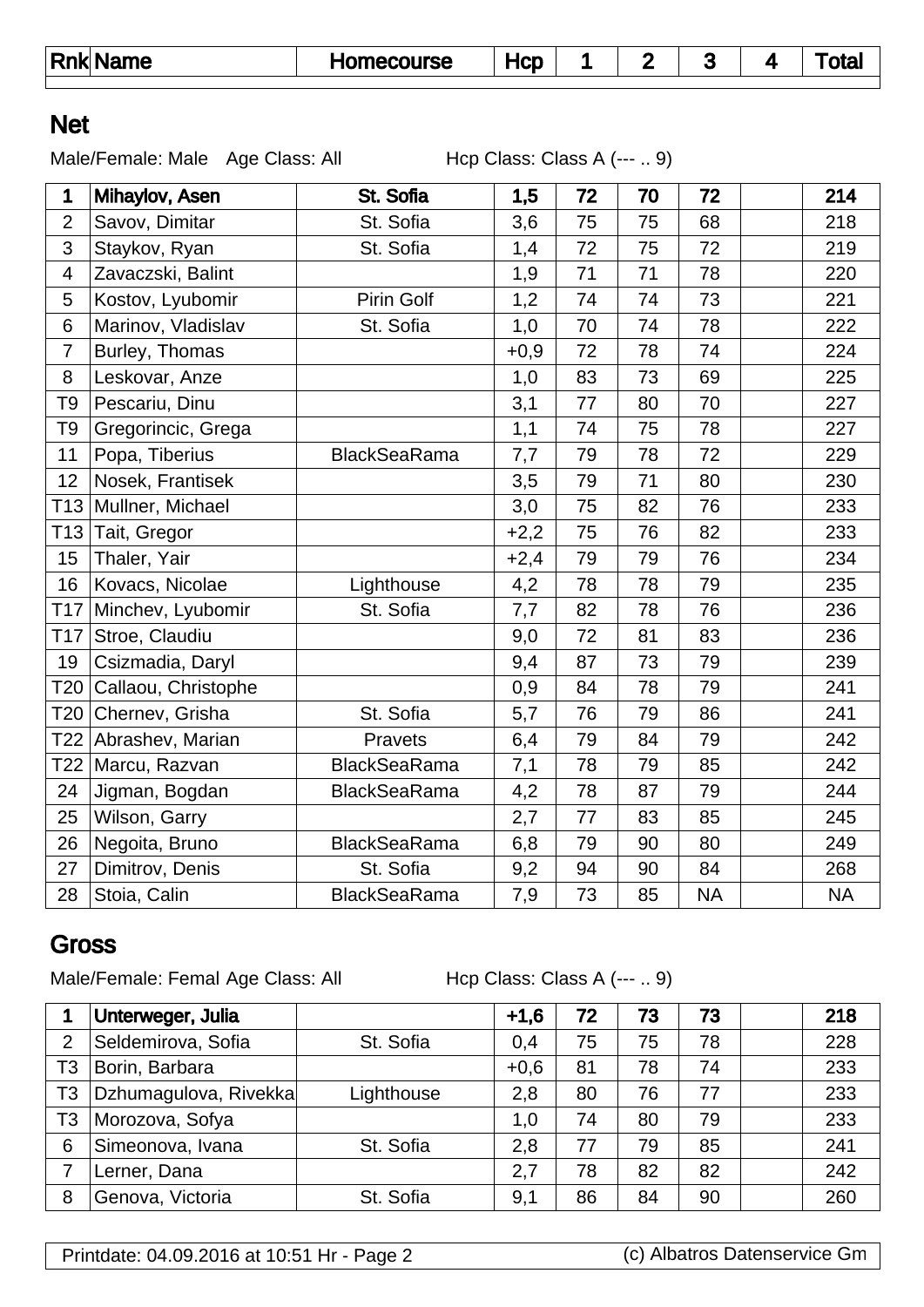|    | <b>Rnk Name</b> | <b>Homecourse</b> | Hcp |                | ◠  | u  | 'ota |
|----|-----------------|-------------------|-----|----------------|----|----|------|
| 9  | Canaki, Martina |                   | 5,  | 8 <sup>1</sup> | 96 | 87 | 264  |
| 10 | Koychev, Anne   |                   | 8,8 | 94             | 93 | 96 | 283  |

## Net

| T <sub>1</sub> | Dzhumagulova, Rivekka | Lighthouse | 2,8    | 77 | 73 | 74 | 224 |
|----------------|-----------------------|------------|--------|----|----|----|-----|
| T <sub>1</sub> | Unterweger, Julia     |            | $+1,6$ | 74 | 75 | 75 | 224 |
| 3              | Seldemirova, Sofia    | St. Sofia  | 0,4    | 75 | 75 | 78 | 228 |
| T4             | Genova, Victoria      | St. Sofia  | 9,1    | 76 | 74 | 80 | 230 |
| T4             | Morozova, Sofya       |            | 1,0    | 73 | 79 | 78 | 230 |
| 6              | Simeonova, Ivana      | St. Sofia  | 2,8    | 74 | 76 | 82 | 232 |
| 7              | Lerner, Dana          |            | 2,7    | 75 | 79 | 79 | 233 |
| 8              | Borin, Barbara        |            | $+0,6$ | 82 | 79 | 75 | 236 |
| 9              | Canaki, Martina       |            | 5,7    | 75 | 90 | 81 | 246 |
| 10             | Koychev, Anne         |            | 8,8    | 85 | 83 | 86 | 254 |

Male/Female: Male Age Class:  $\mu$ , Mop Class: Class B (10 .. 19)

| 1               | Atanasov, Krasen   |                | 11,8 | 38 | 38 | 38        | 114       |
|-----------------|--------------------|----------------|------|----|----|-----------|-----------|
| $\overline{2}$  | Denkov, Simeon     | <b>Pravets</b> | 17,8 | 35 | 34 | 41        | 110       |
| 3               | Grey, Hamish       |                | 13,0 | 41 | 28 | 38        | 107       |
| $\overline{4}$  | Stan, Gabriel      |                | 13,3 | 31 | 35 | 40        | 106       |
| 5               | Rodriguez, Ruben   | St. Sofia      | 17,4 | 37 | 31 | 37        | 105       |
| 6               | Kuzarow, Todor     |                | 16,1 | 29 | 36 | 33        | 98        |
| $\overline{7}$  | Angelov, Raicho    | St. Sofia      | 15,3 | 33 | 33 | 31        | 97        |
| T8              | Laurentiu, Jigga   | Lighthouse     | 11,9 | 33 | 29 | 34        | 96        |
| T8              | Lapadatu, Marian   |                | 9,5  | 33 | 38 | 25        | 96        |
| T8              | Georgiev, Dimitar  | St. Sofia      | 15,0 | 37 | 27 | 32        | 96        |
| 11              | Herskovitz, Zvi    |                | 16,2 | 33 | 31 | 28        | 92        |
| 12              | Carol, Ian         |                | 13,2 | 29 | 29 | 32        | 90        |
| 13              | Jamieson, Paul     |                | 10,7 | 28 | 25 | 34        | 87        |
| 14              | Georgescu, Ionut   |                | 16,3 | 22 | 26 | 37        | 85        |
| T15             | Baclea, Adolf      |                | 15,2 | 32 | 28 | 24        | 84        |
| T15             | Ivanov Dimov, Ivan | St. Sofia      | 10,9 | 34 | 26 | 24        | 84        |
| T17             | Penev, Nikolay     | St. Sofia      | 12,0 | 25 | 32 | 26        | 83        |
| T <sub>17</sub> | Levi, Yeuda        |                | 11,5 | 29 | 35 | 19        | 83        |
| 19              | Benmeier, Gadi     |                | 16,2 | 29 | 21 | 23        | 73        |
| 20              | Roskell, Michael   |                | 18,2 | 14 | 19 | 20        | 53        |
| 21              | Eblagon, Ruben     |                | 16,5 | 15 | 15 | 14        | 44        |
| 22              | Frazer, Malcolm    |                | 14,4 | 22 | 31 | N.R.      | N.R.      |
| 23              | Pascoe, Mark       |                | 18,2 | 24 | 28 | N.R.      | N.R.      |
| 24              | Reuveni, Moshe     |                | 10,6 | 20 | 21 | <b>NA</b> | <b>NA</b> |

Male/Female: Male Age Class:  $\mu$ , Mop Class: Class C (20 .. ---)

|   | Tonchev, Petko         | Pravets          | 19,6 | 35 | 43 | 36 |                 |
|---|------------------------|------------------|------|----|----|----|-----------------|
| ◠ | <b>Zhelev, Dimitar</b> | <b>St. Sofia</b> | י ∩ר | 39 | 39 | ◡∠ | $\overline{10}$ |